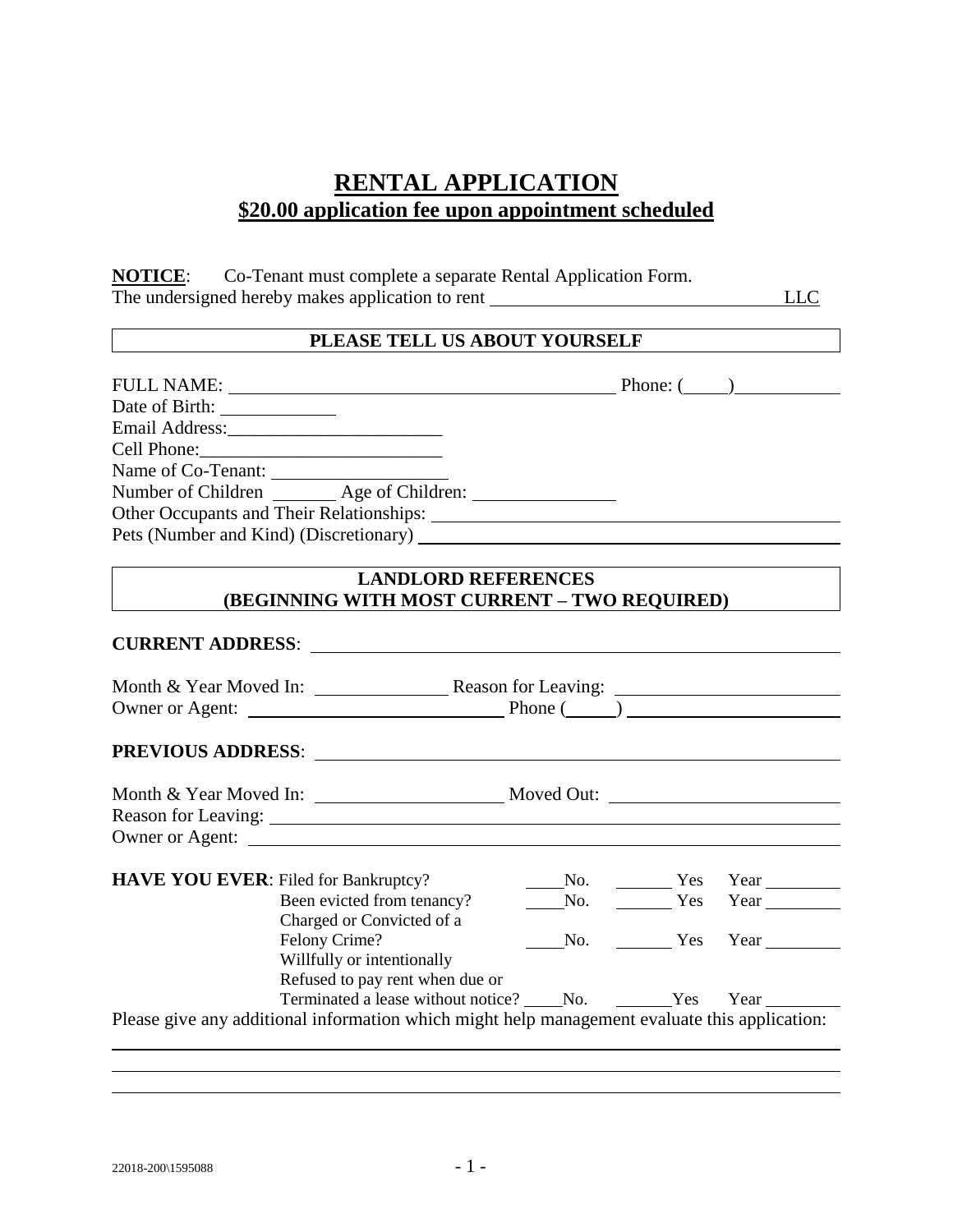| PERSONAL REFERENCES |                 |            |  |  |  |
|---------------------|-----------------|------------|--|--|--|
| NAME:               | <b>ADDRESS:</b> | PHONE NO.: |  |  |  |
|                     |                 |            |  |  |  |
| ∍<br>٠.             |                 |            |  |  |  |
| 3.                  |                 |            |  |  |  |
| 4                   |                 |            |  |  |  |
|                     |                 |            |  |  |  |

SHOULD MANAGEMENT HAVE ANY QUESTIONS ABOUT THIS APPLICATION, PLEASE GIVE PHONE NUMBERS WHERE YOU CAN BE LOCATED:

DAY PHONE: NIGHT PHONE:

CELL:

Applicant recognizes that the Rental Application is being completed for purposes of owner determining whether applicant is a suitable candidate to rent the premises. If this application is not approved and accepted by the owner or owner's agent, the deposit will be refunded to applicant.

If the Application is accepted, applicant shall, within 24 hours of notification by owner of acceptance, deposit all deposits required and an appropriate lease will be prepared for signature by applicant. Applicant further understands that prior to occupancy of the premises, the first month's rent must be paid.

**I recognize that as a part of the procedure for processing this application, an investigative consumer report may be ordered. Information may be obtained through personal interviews with neighbors, friends, landlords and other individuals with whom applicant is acquainted or who are listed herein as references. This inquiry shall include information as to character, general reputation, personal characteristics, mode of living and any other information deemed by owner to be useful as part of the decision making process as to whether to accept the within applicant's application.**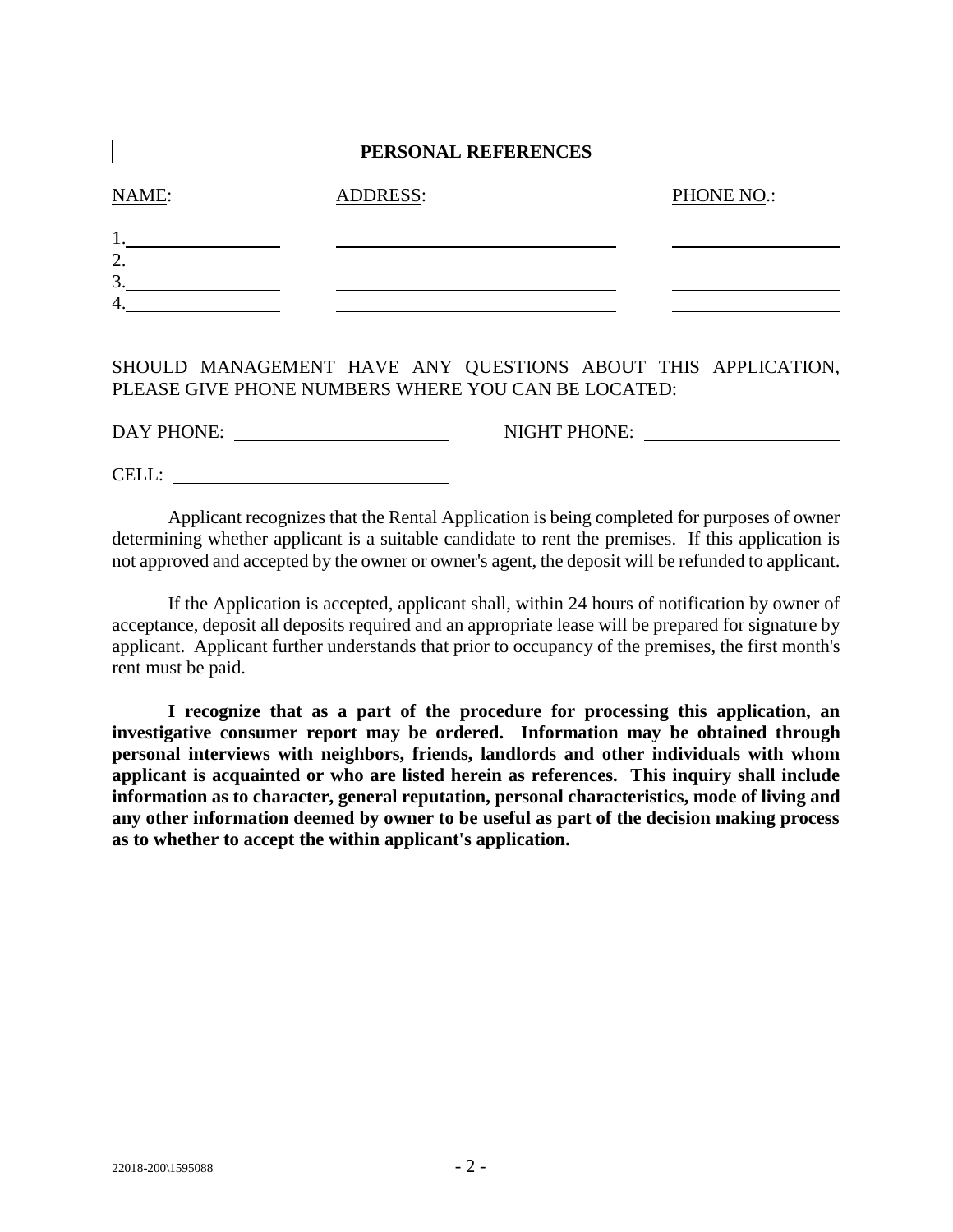|                                                                                                                                                                                                                                                                                                                   | <b>EMPLOYMENT REFERENCES</b>          |                        |  |  |
|-------------------------------------------------------------------------------------------------------------------------------------------------------------------------------------------------------------------------------------------------------------------------------------------------------------------|---------------------------------------|------------------------|--|--|
| <b>YOUR STATUS:</b>                                                                                                                                                                                                                                                                                               | Employed Full-time Employed Part-time |                        |  |  |
| <b>EMPLOYER:</b> Current; Previous                                                                                                                                                                                                                                                                                |                                       |                        |  |  |
|                                                                                                                                                                                                                                                                                                                   |                                       |                        |  |  |
|                                                                                                                                                                                                                                                                                                                   |                                       |                        |  |  |
|                                                                                                                                                                                                                                                                                                                   |                                       |                        |  |  |
| name and address of Previous Employer or School _________________________________                                                                                                                                                                                                                                 |                                       |                        |  |  |
| If there are other sources of income you would like to consider, please list income, source and<br>person (Banker, Employer, etc.) who we could contact for confirmation. You do NOT have to<br>reveal alimony, child support or spouse's annual income unless you want us to consider it in this<br>application. |                                       |                        |  |  |
|                                                                                                                                                                                                                                                                                                                   | <b>BANK AND CREDIT REFERENCES</b>     |                        |  |  |
|                                                                                                                                                                                                                                                                                                                   |                                       |                        |  |  |
|                                                                                                                                                                                                                                                                                                                   | BRANCH: Type of Account:              |                        |  |  |
| <b>CREDIT REFERENCES:</b>                                                                                                                                                                                                                                                                                         | <b>City-State:</b>                    | <b>Account Number:</b> |  |  |
|                                                                                                                                                                                                                                                                                                                   |                                       |                        |  |  |
|                                                                                                                                                                                                                                                                                                                   | YOUR DRIVER'S LICENSE #: STATE:       |                        |  |  |
|                                                                                                                                                                                                                                                                                                                   |                                       |                        |  |  |
|                                                                                                                                                                                                                                                                                                                   |                                       |                        |  |  |
|                                                                                                                                                                                                                                                                                                                   |                                       |                        |  |  |